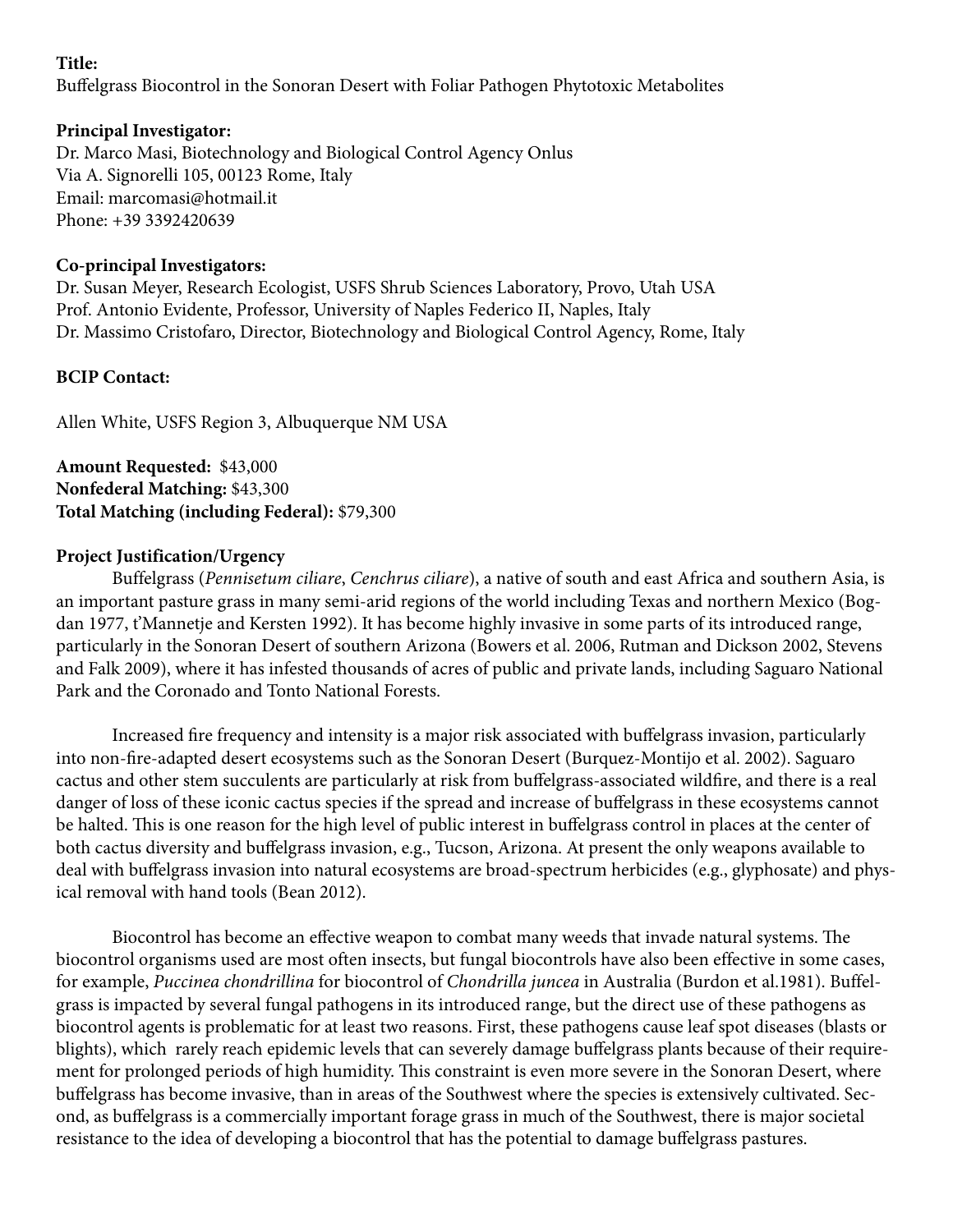After several years of exploratory work, we have come to the conclusion that the best hope for control of buffelgrass in the Sonoran Desert lies in the development of a natural herbicide based on toxic metabolites produced by one or more of its fungal pathogens (Evidente et al. 2006). This herbicide would have a key advantage over currently available broad-spectrum chemical herbicides. The goal is to develop a herbicide with at least some degree of specificity, so that nontarget native species would be minimally impacted by treatments that effectively target and severely damage or kill buffelgrass.

We have identified three foliar pathogen species on buffelgrass in its North American range that are potential sources of candidate phytotoxins for buffelgrass control. The first of these is Pyricularia grisea (teleomorph Magnaporthe grisea). This organism is now considered to be distinct from the rice blast pathogen M. oryzeae, but is known from a broad spectrum of warm season grass hosts. It is the only foliar pathogen that has been recorded to reach epidemic levels that severely damage buffelgrass in the field (Rodriguez et al. 1999, Perrott and Chakraborty 1999). An epidemic disease caused by this organism in Texas during a series of unusual weather years prompted a search for a blight-resistant buffelgrass strain (Diaz-Franco et al. 2007). This generalist pathogen exists in nature as a series of host-specific taxa and is known to include strains that produce host-specific phytotoxins, notably on crabgrass (*Digitaria sanguinalis*; Tsurushima et al. 2005). It therefore seems logical to investigate whether strains from buffelgrass also produce phytotoxins with some degree of selective action.

The second foliar pathogen under study is a *Cochliobolus* species closely related to *C. australiensis* and *C. hawaiiensis*. It is not closely related to *Cochliobolus* species that cause severe crop damage (Manamgoda et al. 2012). While this pathogen rarely impacts buffelgrass significantly in the field, we have determined that it produces highly toxic compounds that can severely damage buffelgrass, and that at least one of these compounds, named cochliotoxin (Fig. 1) shows some degree of selectivity (Masi et al. in review).



Figure 1. Cochliotoxin, a previously undescribed compound produced in liquid culture by a *Cochliobolus australiensis* strain isolated from diseased buffelgrass tissue. This phytotoxin showed higher toxicity in leaf puncture bioassays on buffelgrass than on two native nontarget grasses, (tanglehead: *Heteropogon contortus* and Arizona cottontop: *Digitaria californica*). (From Masi et al. in review).

A third foliar pathogen isolated from diseased buffelgrass collected at several locations in south Texas in 2014 is *Nigrospora cf. sphaerica*. This pathogen also has a broad host range that includes many warm season grass-es and also some dicots. It is known to produce a wide array of secondary metabolites, but these have not been critically examined with regard to their toxicity to host vs. non host plants (Cutler et al. 1991, Kim et al. 2001, Metwaly et al. 2014).

### **Project Goal**

Our primary goal is to determine whether foliar fungal pathogens on buffelgrass produce secondary metabolites that are more strongly phytotoxic on buffelgrass than on non-target hosts, and whether one or more of these phytotoxic metabolites has potential to be developed as a natural herbicide for buffelgrass control that would have reduced collateral damage on nontarget species.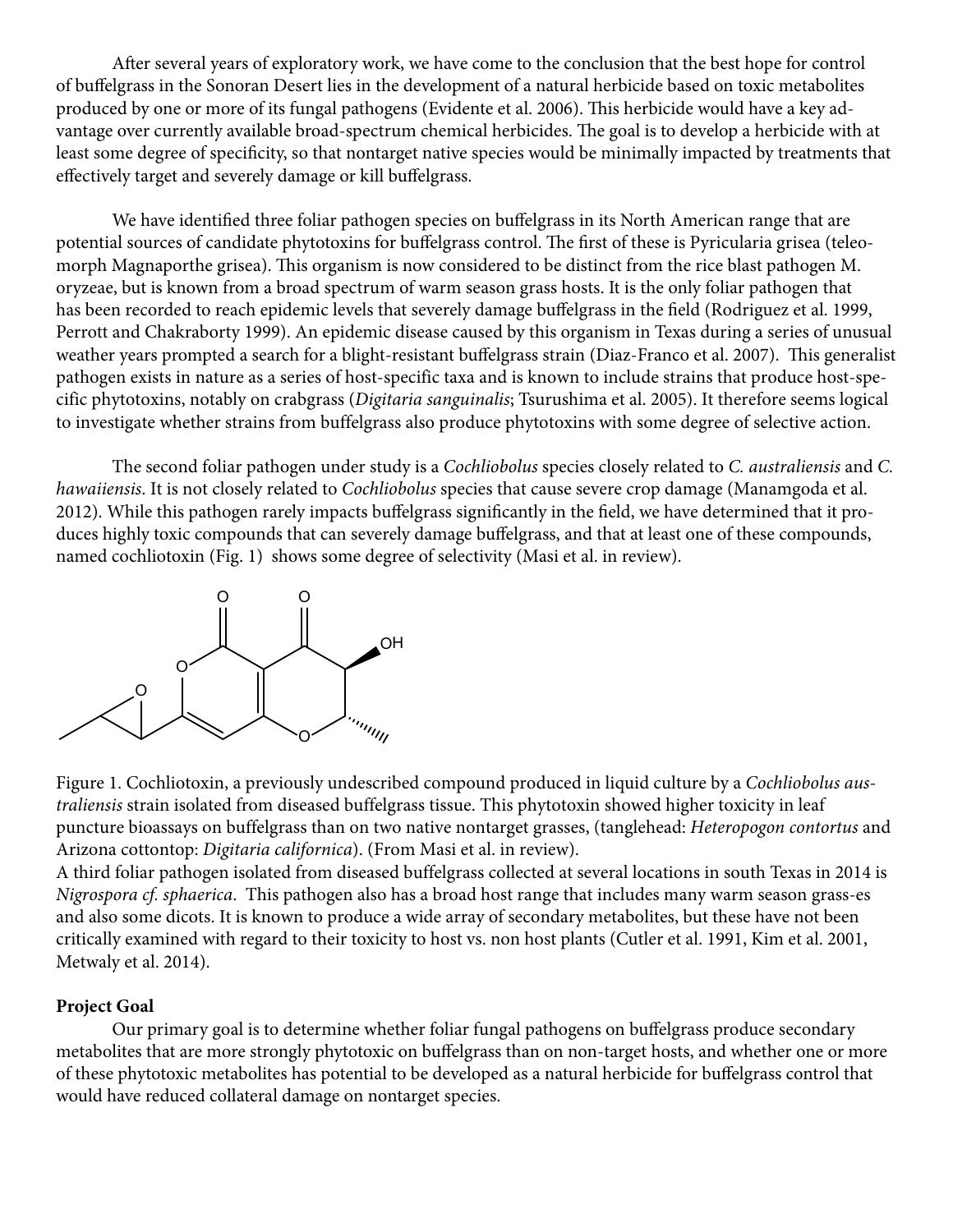# **Supporting Objectives for this Funding Cycle:**

1) Determine whether one or more phytotoxins produced by *Cochliobolus cf. australiensis* from buffelgrass can significantly damage buffelgrass in whole plant bioassays, and whether they can damage buffelgrass more severe-ly than non-target native grass species.

2) Expand testing of *Cochliobolus* secondary metabolites (and potentially phytotoxins from the other two foliar pathogens) to include more non-target species (e.g., shrubs, dicot herbs, other perennial grasses) from the Sonoran Desert, where buffelgrass invasion is most problematic.

3) Chemically characterize the secondary metabolites from two additional buffelgrass pathogens (*Pyricularia cf. grisea* and *Nigrospora cf. sphaerica*) and carry out seedling and leaf puncture bioassays on buffelgrass and nontarget native species to determine whether any of these compounds have potential as additional candidate target-specific natural herbicides.

4) Carry out whole plant bioassays on buffelgrass with any promising phytotoxic metabolites produced by *Pyricularia* and *Nigrospora* to determine their potential for buffelgrass control.

# **Progress to Date**

- We have explored the introduced range of buffelgrass in NA and acquired diseased tissue samples from multiple populations in Texas and Arizona in multiple years.
- We have obtained an extensive culture collection of the three principal pathogens found on buffelgrass in the introduced range.
- We have screened the culture collection for the production of secondary metabolites in liquid culture in terms of ability to impact buffelgrass seed germination and seedling growth.
- We have carried out studies to optimize liquid cultural conditions for the three pathogens.
- We have produced sufficient quantities of the filtrate lyophilates of the most promising strains to determine that the organic extracts of lyophilates of all three buffelgrass pathogens are extremely toxic to buffelgrass seeds and seedlings.
- For one of these pathogens, *Cochliobolus cf. australiensis*, we have carried out full chemical characterization of the lyophilate organic extract and have identified several strongly phytotoxic compounds, one of which (cochliotoxin) is previously undescribed.
- We have also produced solid wheat cultures of *Cochliobolus* and have determined that the fungus produces the same suite of secondary metabolites in this culture system as in liquid culture. This could be a method for producing key phytotoxins in larger amounts.
- We have completed seedling and leaf puncture bioassays of these compounds from *Cochliobolus* on buffelgrass and two nontarget host grasses and have shown that at least cochliotoxin has more negative impact on buffelgrass than on two native grasses in leaf puncture bioassays.
- We have a paper submitted to the peer-reviewed journal Journal of Natural Products describing this research and its results (Masi et al. in review).

# **Research in Progress**

• We have on hand a larger production of lyophilate of the selected Cochliobolus strain. This will be used to obtain sufficient quantities of cochliotoxin and other phytotoxic compounds produced by this fungus to enable screening on additional nontarget hosts and in whole plant bioassays.

We have produced sufficient lyophilate of selected strains of the other two pathogens (Pyricularia cf. grisea and Nigrospora cf. sphaerica) to begin chemical characterization and subsequent pure compound bioassay studies.

• We also have the opportunity to include multiple strains of these three pathogens in a genome sequencing project that will give us a much more definitive idea of how they are related to known strains on other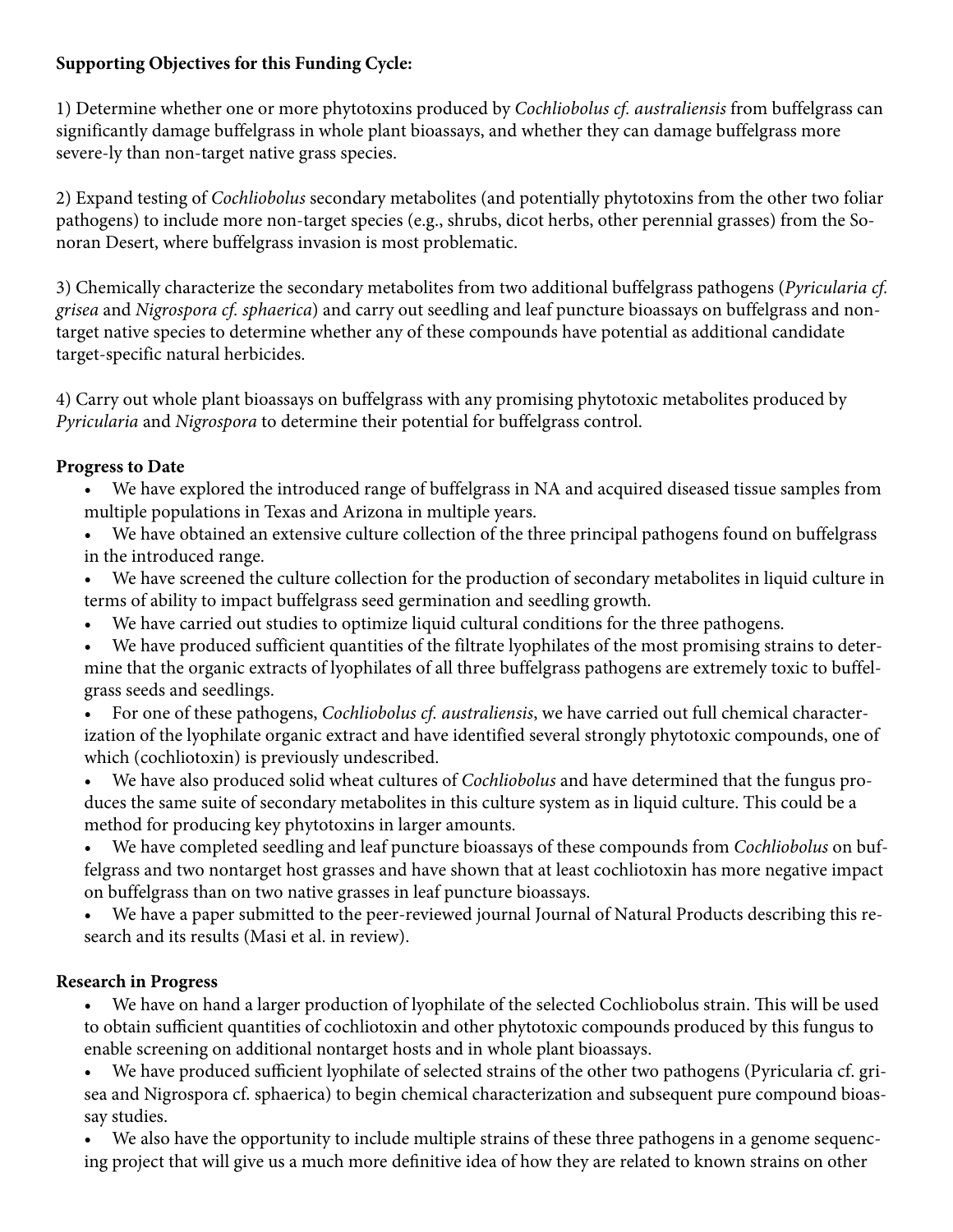host species, and also to examine secondary metabolite gene clusters that can give clues to phytotoxin production. These strains can be included at minimal cost (<\$2000) in an Illumina sequencing run that primarily involves fungal species of interest for another project. We already have funds on hand to initiate and complete this genomics work.

#### **Research Approach**

We will continue with the research approach described above, with preliminary screening of liquid culture filtrates of strains in our collection, production of lyophilate for extraction with different organic solvents, and bioassays to determine the toxicity of the extract. We will also produce key strains of each pathogen in solid wheat seed culture as mentioned earlier for *Cochliobolus*. It is known that the a fungal strain grown on solid medium is often able to produce bioactive metabolites different from those produced in liquid culture, for example, the seed pathogen *Pyrenophora semeniperda* (Masi et al. 2014 a, b, c, d).

We will then perform bio-guided chromatographic purification of the phytotoxic compounds, which will then be characterized using chemical and spectroscopic methods. In bio-guided purification, filtrates, extracts, chromatographic fractions, and pure compounds are checked for toxic activity using bioassay at each step of the purification process. This is to ensure that the focus is on identification of secondary metabolites that are phytotoxic, as many fungi also secrete nontoxic substances in culture. For already known compounds, preliminary investigation (ESI-MS, 1H-NMR and OR) is sufficient for chemical characterization. For new phytotoxins, more extensive NMR work will be needed, including the use of1D and 2D 1H and 13C NMR spectra and in particular COSY, HSQC, HMBC and NOESY spectra. High-resolution ESI-MS will be performed to obtain the molecular formulas and molecular weights. X-ray diffractometric analysis could be used to determine structure and the relative configuration if suitable crystalline forms of the pure compound are obtained.

Pure compounds will then be bioassayed in seedling and leaf puncture tests. Once we know that we have a compound that is highly phytotoxic on buffelgrass, we will produce more of this compound in culture for whole plant bioassay. We will also examine the specificity of each compound in terms of the magnitude of its effect on buffelgrass relative to non-target native species.

The hemisynthesis of some key derivatives will be performed to confirm the structure of the most promising phytotoxins and to also carry out structure-activity relationship studies aimed to finding derivatives that have increased activity, stability and specificity. Such a compound could potentially be used in formulations with high solubility in water which is important for practical application.

### **Expected Products and Outcomes**

By the end of this phase of the project, we will know what phytotoxic compounds are produced by the three principal foliar pathogens on buffelgrass in the North American range. We will know how effectively these compounds can damage buffelgrass in seedling, leaf puncture and whole plant bioassays. We will also know whether any of these compounds exhibit some degree of specificity in terms of their ability to damage buffelgrass relative to non-target native species.

### **Future Research**

If we are successful in identifying one or more fungal phytotoxins with the ability to significantly and selectively damage buffelgrass, the next steps will be:

• Work on the bioherbicide delivery system—this could include researching chemical modifications to the molecule to render it more soluble in water without affecting its herbicidal activity and examining its stability in different kinds of storage. A suitable derivative that shows increased activity and stability could be prepared in a delivery system using advanced methods based on nanoparticles and cyclodextrin encapsulation (Duchene et al. 1999, Vyas et al. 2008).

• Develop the technology to produce the phytotoxin in large quantities, either through scaled-up liquid or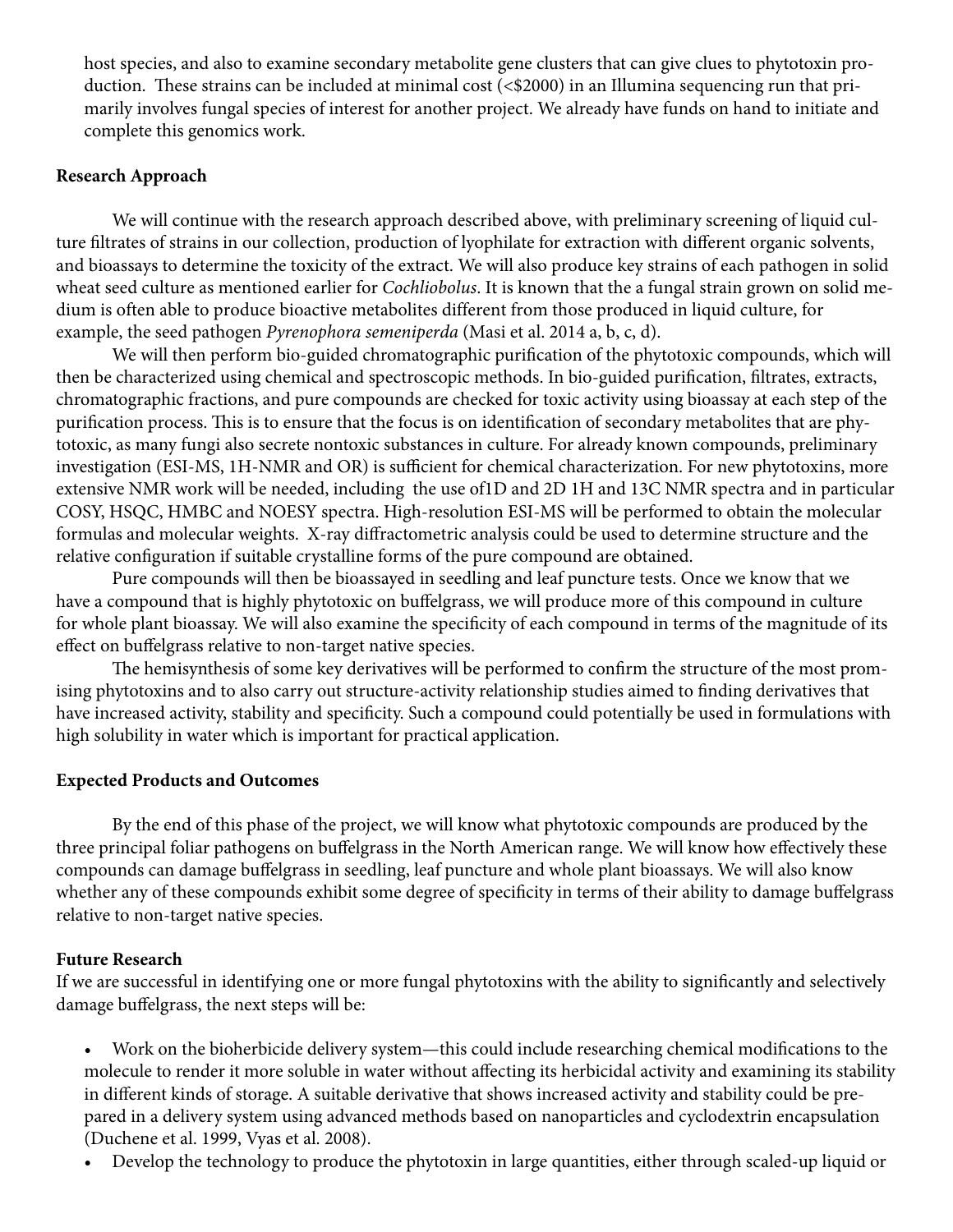solid culture technology or possibly through chemical synthesis.

• Team with a commercial entity specializing in the production of similar products to develop a commercially viable product for buffelgrass control.

# **Literature Cited**

Bean TM. 2012. Final Report: Efficacy of imazapic and glyphosate for pre and post emergence control of buffelgrass and Progress Report: Effectiveness of monocot-specific and pre emergence herbicide for control of buffelgrass. Forest Service Pesticide Impact Assessment Program Awards R3-0110 and R3-2012-02.

Bogdan AV. 1977. Tropical Pasture and Fodder Plants (Grasses and Legumes). pp. 66-74. Longman: London and New York.

Bowers JE, Bean TM, and Turner RM. 2006. Two decades of change in distribution of exotic plants at the Desert Laboratory, Tucson, Arizona. Madroño 53:254-265.

Burdon JJ, Groves RH, and Cullen JM. 1981. The impact of biocontrol on the distribution and abundance of *Chondrilla juncea* in southeastern Australia. Journal of Applied Ecology 18:957-966.

Burquez-Montijo AM, Miller ME, Yrizar AM, and Tellman B. 2002. Mexican grasslands, thornscrub, and the transformation of the Sonoran Desert by invasive exotic buffelgrass (*Pennisetum ciliare*). Invasive exotic species in the Sonoran region. (B Tellman, ed.), pp. 126–146, The University of Arizona Press, The Arizona-Sonora Desert Museum, Tucson, AZ.

Cutler HG, Hoogsteen K, Littrell RH, and Arison BH. 1991. Epoxyexserohilone, a novel metabolite from *Nigrospora sphaerica*. Agricultural and Biological Chemistry 55:2037-2042.

Diaz-Franco A, Mendez-Rodríguez A, and Garza-Cedillo R. 2007. Tizón foliar del pasto buffel: Su presencia in Tamaulipas, Mexico. 2007. Agricultura Técnica en México 33: 285-295.

Duchene, D, Wouessidjewe, D and Ponchel, G, 1999. Cyclodextrins and carrier systems. Journal of Controlled Release 62:263-268.

Evidente A. 2006. Chemical and biological characterization of toxins produced by weed pathogenic fungi as potential natural herbicides. In: Natural Products for Pest Management, ACS Symposium Series 927, Eds. Rimando AM, and Duke SO, ACS Division of Agricultural and Food Chemistry, Inc., Washington, USA, pp. 62-75.

Kim JC, Choi G J, Park JH. Kim HT, and Cho K Y. 2001. Activity against plant pathogenic fungi of phomalactone isolated from *Nigrospora sphaerica*. Pest Management Science 57:554-559.

Manamgoda DS, Cai L, Bahkali AH, Chukeatirote E, Hyde KD. 2012. *Cochliobolus*: an overview and current status of species. Fungal Diversity 51:3-42.

Masi M, Evidente A, Meyer S, Nicholson J, and Muñoz A. 2014a. Effect of strain and cultural conditions on the production of cytochalasin B by the potential mycoherbicide *Pyrenophora semeniperda* (Pleosporaceae, Pleosporales). Biocontrol Science and Technology 24:53-64.

Masi M, Meyer S, Cimmino A, Clement S, Black B, Evidente A. 2014b. Pyrenophoric acids B and C, two new phytotoxic sesquiterpenoids produced by *Pyrenophora semeniperda*. Journal of Agricultural and Food Chemistry 62:10304-10311.

Masi M, Meyer SE, Cimmino A, Andolfi A, and Evidente A. 2014c. Pyrenophoric acid, a new phytotoxic sesqui-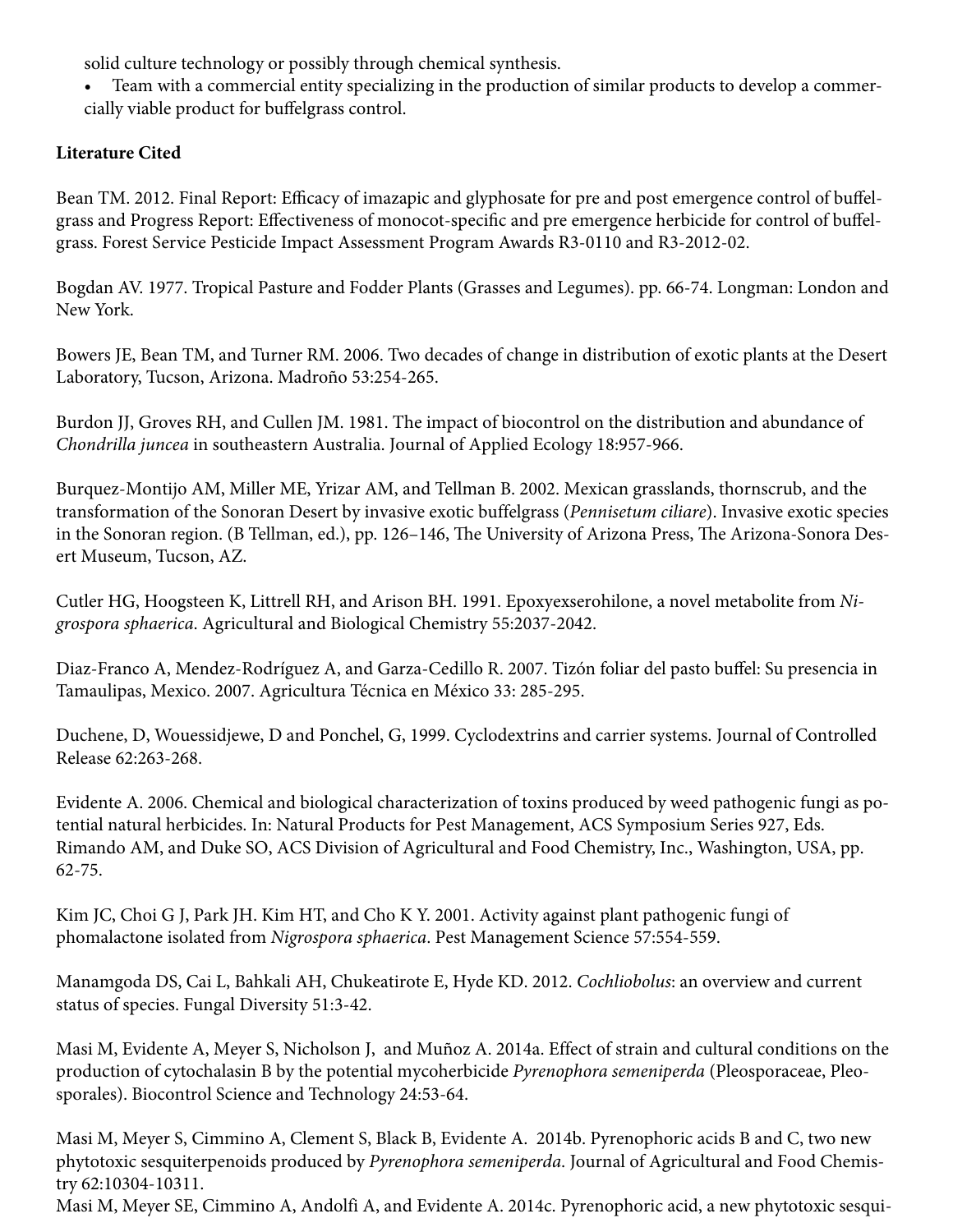terpene produced by *Pyrenophora semeniperda*, a potential mycoherbicide for *Bromus* biocontrol. Journal of Natural Products 77:925-930.

Masi M, Meyer SE, Clement S, Andolfi A, Cimmino A, and Evidente A. 2014d. Spirostaphylotrichin W, a spirocyclic gamma-lactam isolated from liquid culture of *Pyrenophora semeniperda*, a potential mycoherbicide for cheatgrass (*Bromus tectorum*) biocontrol. Tetrahedron 70:1497-1501.

Masi M, Meyer S, Clement S, Cimmino A, Cristofaro M, and Evidente A. In review. Cochliotoxin, a dihydro-pyranopyran-4,5-dione and its analogues produced by *Cochliobolus australiensis* display phytotoxic activity against buffelgrass (*Cenchrus ciliaris*). Journal of Natural Products.

Metwaly AM, Kadry HA, Atef A, Mohammad AEI, Ma G, Cutler SJ, and Ross SA. 2014. Nigrosphaerin A a new isochromene derivative from the endophytic fungus *Nigrospora sphaerica*. Phytochemistry Letters 7:1-5.

Perrott RF, and Chakraborty S. 1999. *Pyricularia grisea* causes blight of buffel grass (Cenchrus ciliaris) in Queensland, Australia. Tropical Grasslands 33:201-206.

Rodriguez O, Gonzalez-Dominguez J, Krausz JP, Odvody GN, Wilson JP, Hanna WW, and Levy M. 1999. First report and epidemics of buffelgrass blight caused by *Pyricularia grisea* in South Texas. Plant Disease 83:398.

Rutman S, and Dickson L. 2002. Management of buffelgrass on Organ Pipe Cactus National Monument, Arizona. In: Tellman B (ed), Invasive exotic species in the Sonoran region. University of Arizona Press, Tucson, pp. 311-330.

Stevens J, and Falk DA. 2009. Can buffelgrass invasions be controlled in the American Southwest? Using invasion ecology theory to understand buffelgrass success and develop comprehensive restoration and management. Ecological Restoration 27: 417-427.

't Mannetje L, and Kersten SMM. 1992. *Cenchrus ciliaris* L. In: 't Mannetje,L. and Jones RM (eds) Plant Resources of South-East Asia No. 4. Forages. pp. 77-79. Pudoc Scientific Publishers, Wageningen, the Netherlands.

Tsurushima T, LeDinh D, Kawashima K, Murakama J, Nakayashiki H, Tosa Y, and Mayama S. 2005. Pyrichalasin H production and pathogenicity of Digitaria-specific isolates of *Pyricularia grisea*. Molecular Plant Pathology 6:605–613.

Vyas,A, Saraf S, and Saraf S. 2008. Cyclodextrin based novel drug delivery systems. Journal of Inclusion Phenomena and Macrocyclic Chemistry 62:23-42.

# **PI Responsibilities:**

Dr. Masi is currently under contract with the Biotechnology and Biological Control Agency (BCBA), but carries out his research activities (purification and chemical characterization) in the laboratory of Prof. Evidente at the University of Naples (UNINA). Culture production and seedling bioassays are carried out under the direction of Dr. Meyer at the USFS Shrub Sciences Laboratory (SSL), while leaf puncture and whole plant bioassays are carried out at under the direction of Dr. Cristofaro and Dr. Masi (BBCA). We plan to continue these arrangements. Dr. Masi's salary is currently funded through April 30, 2017. The requested funding cycle will cover salary for Dr. Masi through February 28, 2018. In lieu of other new funding, his activities during the last seven months of the grant will be confined to data analysis, manuscript preparation, and coordination with possible industry partners.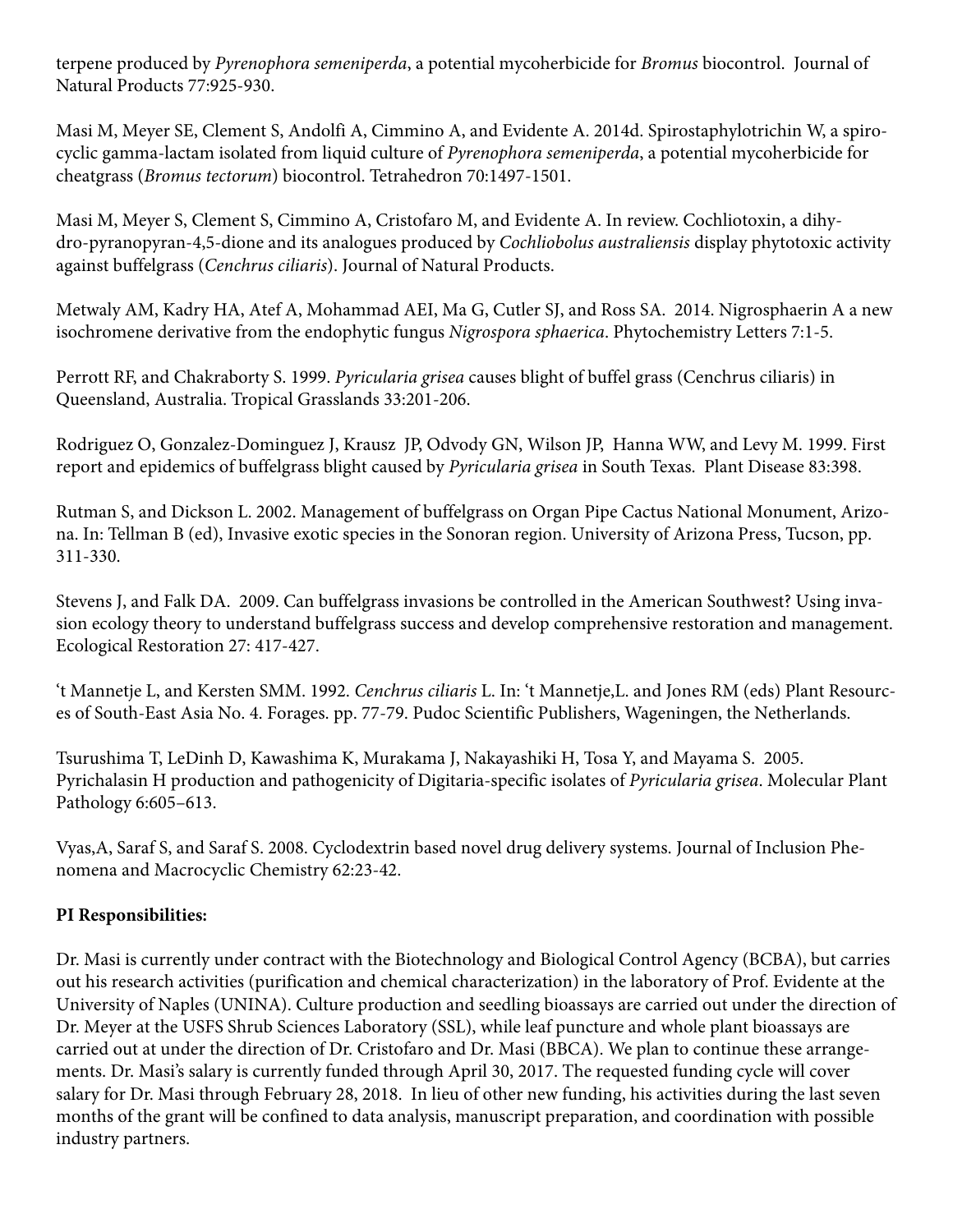| <b>Time Period</b> | <b>UNINA</b>                   | <b>BBCA</b>                | <b>SSL</b>                      |
|--------------------|--------------------------------|----------------------------|---------------------------------|
| $4/1 - 6/30/17$    | PG LC phytotoxin purification/ | LBA BG for PG purification | SBA BG for PG purification      |
|                    | characterization               |                            |                                 |
|                    |                                | WPBA CA (BG, AC, TH)       | Obtain seeds/protocols for full |
|                    |                                |                            | native nontarge panel           |
|                    |                                |                            | Produce SC of PG, NS            |
| $7/1 - 9/30/17$    | NS LC phytotoxin purification/ | LBA BG for NS purification | SBA BG for NS purification      |
|                    | characterization               |                            |                                 |
|                    |                                | LBA BG for CA structure    | SBA BG for CA structure ac-     |
|                    | CA structure activity studies  | activity studies           | tivity studies                  |
|                    | MS prep                        | LBA CA full nontarget      | Produce cultures as needed      |
|                    |                                | panel                      |                                 |
|                    |                                |                            | MS prep                         |
|                    |                                | WPBA PG (BG, AC, TH)       |                                 |
| $10/1 - 12/31/17$  | PG SC phytotoxin purification/ | LBA BG for PG purifica-    | SBA BG for PG purification      |
|                    | characteriztion                | tion                       |                                 |
|                    |                                |                            | SBA BG for PG structure activ-  |
|                    | PG structure activity studies  | LBA BG for PG structure    | ity studies                     |
|                    | MS prep                        | activity studies           | Produce cultures as needed      |
|                    |                                | LBA PG full nontarget      |                                 |
|                    |                                | panel                      | MS prep                         |
| $1/1 - 3/31/18$    | NS SC phytotoxin purification/ | LBA BG for NS purification | SBA BGfor NS purification       |
|                    | characterization               |                            |                                 |
|                    |                                | LBA BG for NS structure    | SBA BG for NS structure activ-  |
|                    | NS structure activity studies  | activity studies           | ity studies                     |
| $4/1 - 6/30/18$    | MS prep                        | WPBA NS (BG, AC, TH)       | MS prep                         |
|                    |                                |                            |                                 |
|                    |                                | LBA for NS full nontarget  |                                 |
|                    |                                | panel                      |                                 |
| $7/1 - 9/30/18$    | MS prep/industry coord.        | MS prep/industry coord.    | MS prep/industry coord.         |

LBA=leaft puncture bioassay; SBA=seedling bioassay; WPBA=whole plant bioassay LC=liquid culture; SC=solid culture; BG=buffelgrass; AC=Arizona cottontop; TH=tanglehead CA=*Cochliobolus australiensis;* PG=*Pyricularia grisea*; NS=*Nigrospora sphaerica*